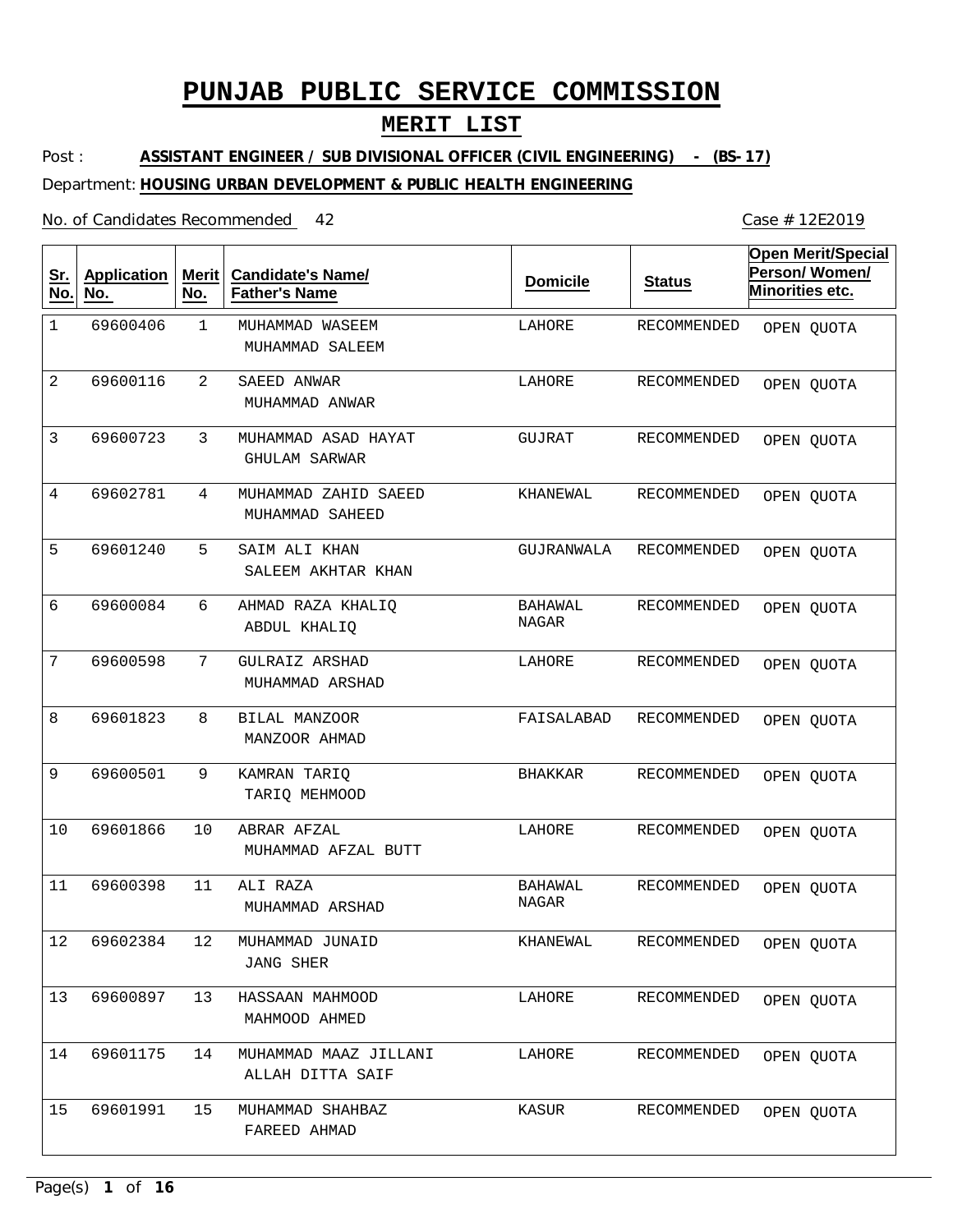## **MERIT LIST**

Post : Department: **HOUSING URBAN DEVELOPMENT & PUBLIC HEALTH ENGINEERING ASSISTANT ENGINEER / SUB DIVISIONAL OFFICER (CIVIL ENGINEERING) - (BS-17)**

#### No. of Candidates Recommended

| <u>Sr.</u><br>No. | <b>Application</b><br>No. | Merit<br>No. | <b>Candidate's Name/</b><br><b>Father's Name</b>    | <b>Domicile</b> | <b>Status</b> | Open Merit/Special<br>Person/Women/<br>Minorities etc. |
|-------------------|---------------------------|--------------|-----------------------------------------------------|-----------------|---------------|--------------------------------------------------------|
| 16                | 69601320                  | 16           | FAHIM ABBAS<br>NABI BAKHSH                          | RAJANPUR        | RECOMMENDED   | OPEN QUOTA                                             |
| 17                | 69601020                  | 17           | ANAM IQBAL<br>HAJI AMJAD IQBAL                      | SARGODHA        | RECOMMENDED   | OPEN QUOTA                                             |
| 18                | 69600924                  | 18           | SALMAN SHUJA<br>ABDUL HAMEED BUPPY                  | MULTAN          | RECOMMENDED   | OPEN QUOTA                                             |
| 19                | 69600027                  | 19           | SADAM HUSSAIN<br>SAIF ULLAH                         | HAFIZABAD       | RECOMMENDED   | OPEN QUOTA                                             |
| 20                | 69600135                  | 20           | WAQAR AHMAD<br>MUHAMMAD AKRAM                       | SARGODHA        | RECOMMENDED   | OPEN QUOTA                                             |
| 21                | 69600047                  | 21           | MUHAMMAD ASIF<br><b>JAMIL AHMED</b>                 | R.Y. KHAN       | RECOMMENDED   | OPEN QUOTA                                             |
| 22                | 69602375                  | 22           | <b>USAMA MAJEED</b><br>MAJEED ASGHAR                | GUJRANWALA      | RECOMMENDED   | OPEN QUOTA                                             |
| 23                | 69600521                  | 23           | USMAN IFTIKHAR<br>IFTIKHAR HUSSAIN                  | LAHORE          | RECOMMENDED   | OPEN QUOTA                                             |
| 24                | 69602476                  | 24           | HUSNAIN FAISAL<br>FAISAL HAFEEZ BHALLI              | SIALKOT         | RECOMMENDED   | OPEN QUOTA                                             |
| 25                | 69600227                  | 25           | RANA JAWWAD BIN ABDUL QAYYUM<br>ABDUL QAYYUM NAVEED | LAHORE          | RECOMMENDED   | OPEN QUOTA                                             |
| 26                | 69600207                  | 26           | RIZWAN SHAKOOR<br>ABDUL SHAKOOR                     | SARGODHA        | RECOMMENDED   | OPEN QUOTA                                             |
| 27                | 69602203                  | 27           | HUZAIFAH HAMEED<br>ABDUL HAMEED                     | R.Y. KHAN       | RECOMMENDED   | OPEN QUOTA                                             |
| 28                | 69602830                  | 28           | AHMED GHULAM QADER<br>GHULAM QADER                  | SAHIWAL         | RECOMMENDED   | OPEN QUOTA                                             |
| 29                | 69600015                  | 29           | FAISAL RASHEED<br>RASHEED AHMAD                     | LAHORE          | RECOMMENDED   | OPEN QUOTA                                             |
| 30                | 69601130                  | 30           | RANA DILAWAR KHAN (Additinal R.Y. KHAN<br>Marks)    |                 | RECOMMENDED   | OPEN QUOTA                                             |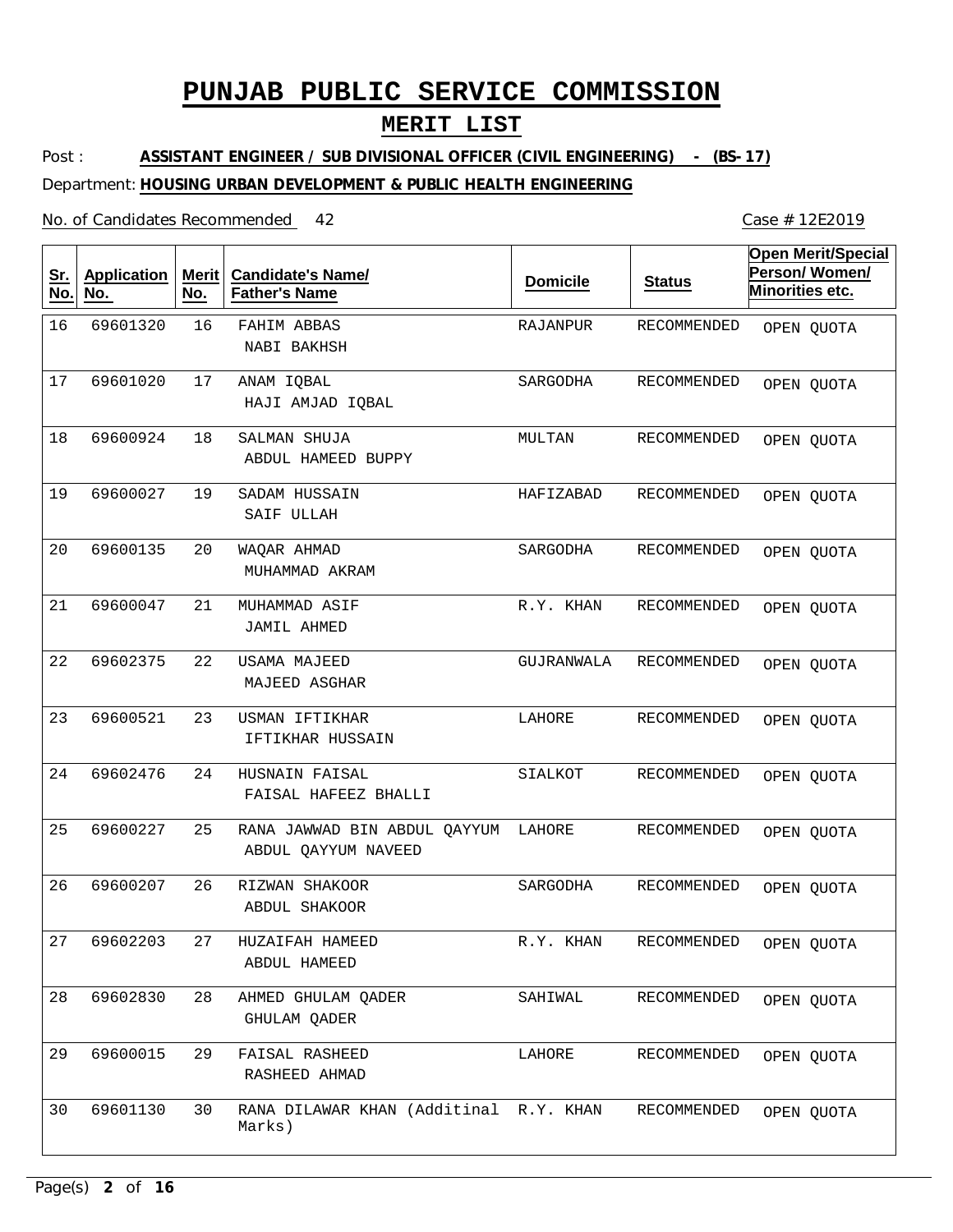## **MERIT LIST**

Post : **ASSISTANT ENGINEER / SUB DIVISIONAL OFFICER (CIVIL ENGINEERING) - (BS-17)**

### Department: **HOUSING URBAN DEVELOPMENT & PUBLIC HEALTH ENGINEERING**

#### No. of Candidates Recommended

| <u>Sr.</u><br>No. | <b>Application</b><br>No. | Merit<br>No. | <b>Candidate's Name/</b><br><b>Father's Name</b>                                        | <b>Domicile</b> | <b>Status</b>      | <b>Open Merit/Special</b><br>Person/Women/<br>Minorities etc. |
|-------------------|---------------------------|--------------|-----------------------------------------------------------------------------------------|-----------------|--------------------|---------------------------------------------------------------|
|                   |                           |              | AMAN ULLAH                                                                              |                 |                    |                                                               |
| 31                | 69600091                  | 48           | FAREENA FATIMA (Selected<br>Against Women Quota)<br>SYED AMIR ALI SHAH BOKHARI          | LAHORE          | RECOMMENDED        | WOMEN QUOTA                                                   |
| 32                | 69602968                  | 51           | MUOADAS SHAHZADI (Selected<br>Against Women Quota)<br><b>BABAR MEHMOOD</b>              | GUJRAT          | RECOMMENDED        | WOMEN QUOTA                                                   |
| 33                | 69601662                  | 58           | UJALA HASSAN KHAN (Selected<br>Against Women Quota)<br>KHAN MUHAMMAD                    | SARGODHA        | RECOMMENDED        | WOMEN QUOTA                                                   |
| 34                | 69602706                  | 70           | NIDA FATIMA (Selected<br>Against Women Quota)<br>AKBAR ALI                              | JHANG           | <b>RECOMMENDED</b> | WOMEN OUOTA                                                   |
| 35                | 69602965                  | 77           | AYESHA ANUM (Selected<br>Against Women Quota)<br>MUHAMMAD ANWER                         | OKARA           | <b>RECOMMENDED</b> | WOMEN QUOTA                                                   |
| 36                | 69602481                  | 85           | KIRAN JAMIL (Selected<br>Against Women Quota)<br>MUHAMMAD JAMIL                         | LAHORE          | RECOMMENDED        | WOMEN QUOTA                                                   |
| 37                | 69600925                  | 89           | MUHAMMAD AHMAD RIAZ<br>(Selected Against Special<br>Persons Quota)<br>RANA RIAZ AHMAD   | LAHORE          | RECOMMENDED        | SPECIAL<br>PERSON QUOTA                                       |
| 38                | 69600403                  | 99           | MUHAMMAD MASOOM SAFDAR<br>(Selected Against Special<br>Persons Quota)<br>MUHAMMAD BAKIR | M. GARH         | RECOMMENDED        | SPECIAL<br>PERSON QUOTA                                       |
| 39                | 69601266                  | 122          | SHAFIQ UR REHMAN (Selected<br>Against Special Persons<br>Quota)<br>YOUSAF ALI           | LAYYAH          | <b>RECOMMENDED</b> | SPECIAL<br>PERSON QUOTA                                       |
| 40                | 69600832                  | 159          | ARSLAN MUZFFAR (Selected<br>Against Minorities Quota)<br>MUZFFAR AHMAD KHAN             | D.G. KHAN       | RECOMMENDED        | MINORITY<br>QUOTA                                             |
| 41                | 69601610                  | 164          | AMIR RIAZ (Selected Against<br>Special Persons Quota)<br>RIAZ AHMAD                     | LODHRAN         | RECOMMENDED        | SPECIAL<br>PERSON QUOTA                                       |
| 42                | 69602213                  | 175          | FAHEEM KARAMAT (Selected<br>Against Minorities Quota)<br>KARAMAT MASIH                  | LAHORE          | RECOMMENDED        | MINORITY<br>QUOTA                                             |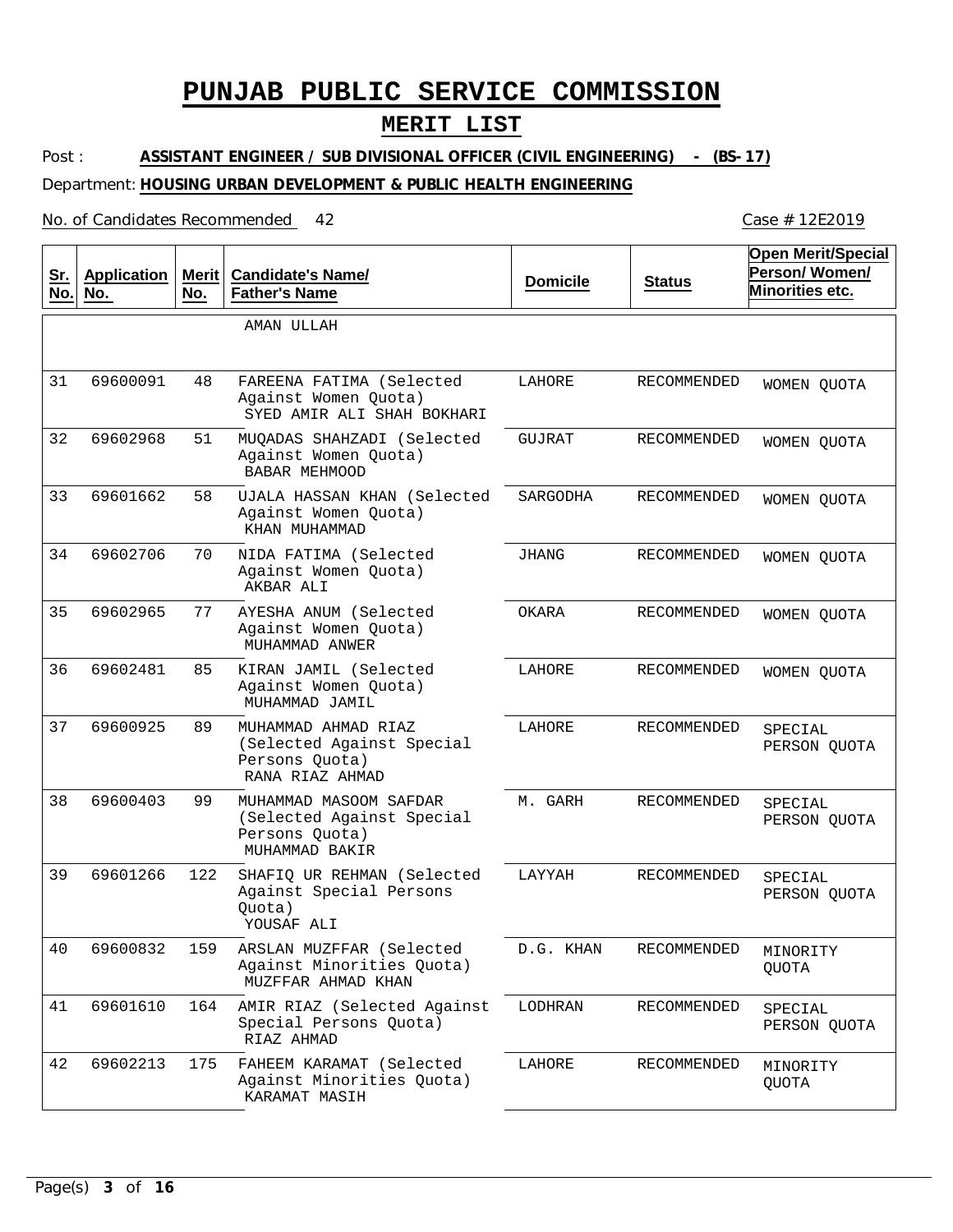## **MERIT LIST**

Post : **ASSISTANT ENGINEER / SUB DIVISIONAL OFFICER (CIVIL ENGINEERING) - (BS-17)**

### Department: **HOUSING URBAN DEVELOPMENT & PUBLIC HEALTH ENGINEERING**

| <u>Sr.</u><br>No. | <b>Application</b><br>No.                                       | Merit $ $<br>No. | <b>Candidate's Name/</b><br><b>Father's Name</b>  | <b>Domicile</b>  | <b>Status</b> |                 | <b>Open Merit/Special</b><br>Person/Women/<br>Minorities etc. |  |  |  |  |
|-------------------|-----------------------------------------------------------------|------------------|---------------------------------------------------|------------------|---------------|-----------------|---------------------------------------------------------------|--|--|--|--|
|                   | Following Candidate(s) Could Not Come In the Orbit of Selection |                  |                                                   |                  |               |                 |                                                               |  |  |  |  |
| 1                 | 69601579                                                        | 31               | MUHAMMAD SHAWAIZ HASSAN<br>MUHAMMAD SALEEM AKHTAR | BHAKKAR          |               | NOT RECOMMENDED |                                                               |  |  |  |  |
| 2                 | 69600587                                                        | 32               | MUHAMMAD USMAN GHANI<br>MUHAMMAD ASLAM            | LAHORE           |               | NOT RECOMMENDED |                                                               |  |  |  |  |
| 3                 | 69602318                                                        | 33               | TUQEER ABBAS<br>MUHAMMAD HAYAT                    | HAFIZABAD        |               | NOT RECOMMENDED |                                                               |  |  |  |  |
| 4                 | 69601942                                                        | 34               | GHULAM MURTAZA<br>MUHAMMAD HANIF                  | SARGODHA         |               | NOT RECOMMENDED |                                                               |  |  |  |  |
| 5                 | 69601876                                                        | 35               | ABID FARID<br>GHULAM FARID TAHIR                  | SAHIWAL          |               | NOT RECOMMENDED |                                                               |  |  |  |  |
| 6                 | 69602034                                                        | 36               | NABEEL ARIF<br>MUHAMMAD ARIF                      | BAHAWAL<br>NAGAR |               | NOT RECOMMENDED |                                                               |  |  |  |  |
| 7                 | 69601157                                                        | 37               | MUHAMMAD AQEEL<br>MUHAMMAD KHALIL                 | CHAKWAL          |               | NOT RECOMMENDED |                                                               |  |  |  |  |
| 8                 | 69602904                                                        | 38               | AHSAN KHURSHEED<br>KHAWAJA KHURSHEED AHMED        | RAWALPINDI       |               | NOT RECOMMENDED |                                                               |  |  |  |  |
| 9                 | 69602411                                                        | 39               | MUHAMMAD NADEEM AKRAM<br>MUHAMMAD AKRAM           | LAHORE           |               | NOT RECOMMENDED |                                                               |  |  |  |  |
| 10                | 69601079                                                        | 40               | MUHAMMAD NADEEM<br>WAHID BAKHSH                   | RAJANPUR         |               | NOT RECOMMENDED |                                                               |  |  |  |  |
| 11                | 69600427                                                        | 41               | ABDUL REHMAN<br>MUHAMMAD NADEEM                   | LAHORE           |               | NOT RECOMMENDED |                                                               |  |  |  |  |
| 12 <sup>°</sup>   | 69600315                                                        | 42               | MUHAMMAD IMRAN<br><b>GHULAM FAREED</b>            | M. GARH          |               | NOT RECOMMENDED |                                                               |  |  |  |  |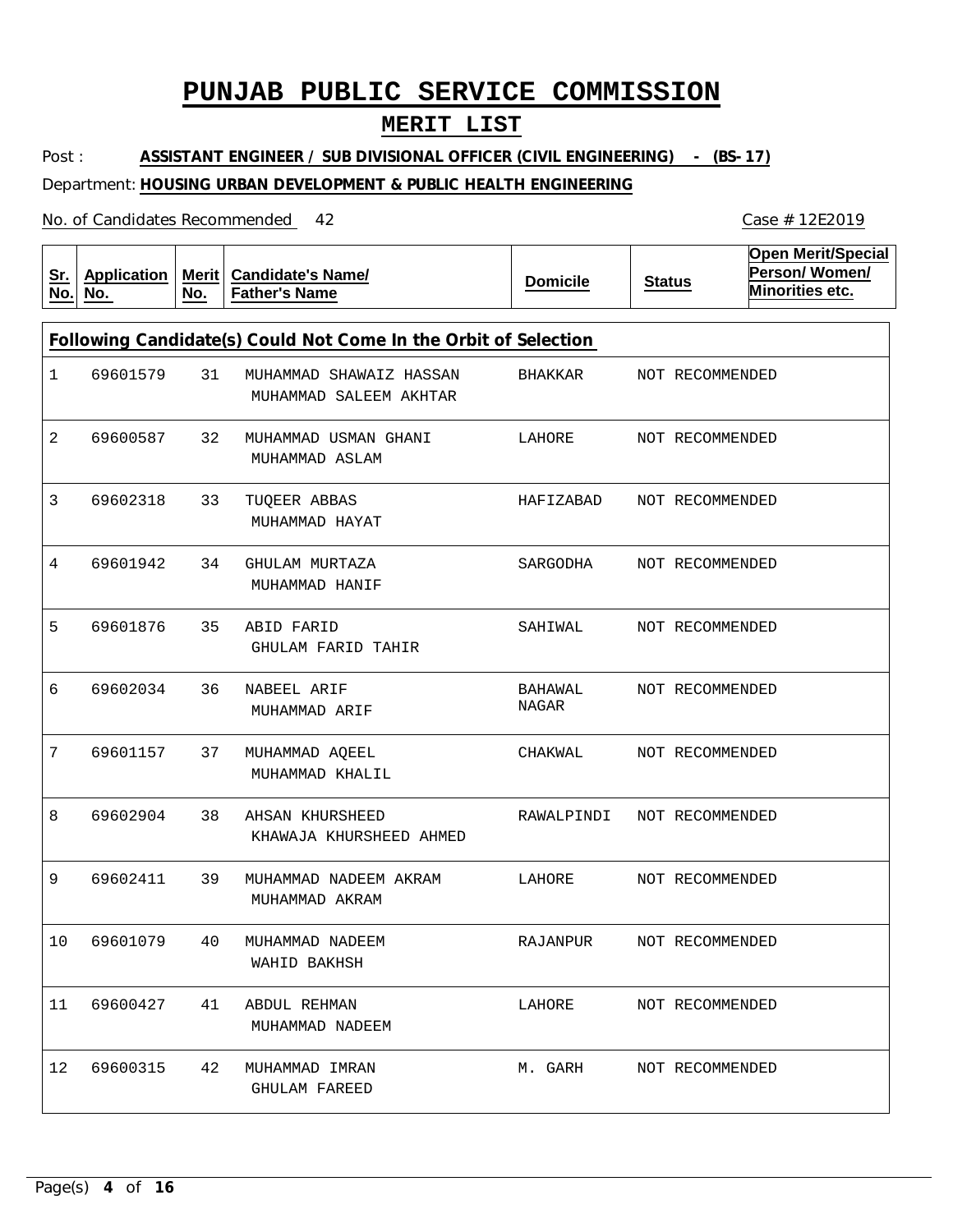## **MERIT LIST**

Post : Department: **HOUSING URBAN DEVELOPMENT & PUBLIC HEALTH ENGINEERING ASSISTANT ENGINEER / SUB DIVISIONAL OFFICER (CIVIL ENGINEERING) - (BS-17)**

| <u>Sr.</u><br>No. | <b>Application</b><br>No. | Merit $ $<br>No. | <b>Candidate's Name/</b><br><b>Father's Name</b> | <b>Domicile</b> | <b>Status</b>   | <b>Open Merit/Special</b><br>Person/Women/<br>Minorities etc. |
|-------------------|---------------------------|------------------|--------------------------------------------------|-----------------|-----------------|---------------------------------------------------------------|
|                   |                           |                  |                                                  |                 |                 |                                                               |
| 13                | 69601244                  | 43               | ALI EJAZ<br>EJAZ HUSSAIN SIDDIQUI                | LAHORE          | NOT RECOMMENDED |                                                               |
| 14                | 69600356                  | 44               | MUHAMMAD SAQIB FAYYAZ<br>MALIK MUHAMMAD FAYYAZ   | KHUSHAB         | NOT RECOMMENDED |                                                               |
| 15                | 69602534                  | 45               | TASWAR IHSAN<br>IHSAN ULLAH                      | NAROWAL         | NOT RECOMMENDED |                                                               |
| 16                | 69600993                  | 46               | SHAHID IQBAL<br>MUHAMMAD IQBAL                   | LAHORE          | NOT RECOMMENDED |                                                               |
| 17                | 69600029                  | 47               | OAISAR ABBAS<br>CHARAGH                          | JHANG           | NOT RECOMMENDED |                                                               |
| 18                | 69603055                  | 49               | MUAAZ BASHIR DHUDRA<br>MUHAMMAD BASHIR           | GUJRANWALA      | NOT RECOMMENDED |                                                               |
| 19                | 69600419                  | 50               | SHAHMAN MOHSIN<br>MUHAMMAD ARSHED JAVAID         | GUJRANWALA      | NOT RECOMMENDED |                                                               |
| 20                | 69600705                  | 52               | ASIF AZIZ<br>ELAHI BAKHSH                        | D.G. KHAN       | NOT RECOMMENDED |                                                               |
| 21                | 69601998                  | 53               | RIZWAN AKBAR<br>AKBAR ALI                        | T.T. SINGH      | NOT RECOMMENDED |                                                               |
|                   | 22 69602427               | 54               | MUHAMMAD HASSAN JAVED<br>JAVED HABIB RANA        | LAHORE          | NOT RECOMMENDED |                                                               |
| 23                | 69601771                  | 55               | ABDUL MUJEEB NOOR<br>MUHAMMAD MANZOOR SIAL       | JHANG           | NOT RECOMMENDED |                                                               |
| 24                | 69600105                  | 56               | SHAH RUKH TARIQ<br>TARIQ MEHMOOD                 | SIALKOT         | NOT RECOMMENDED |                                                               |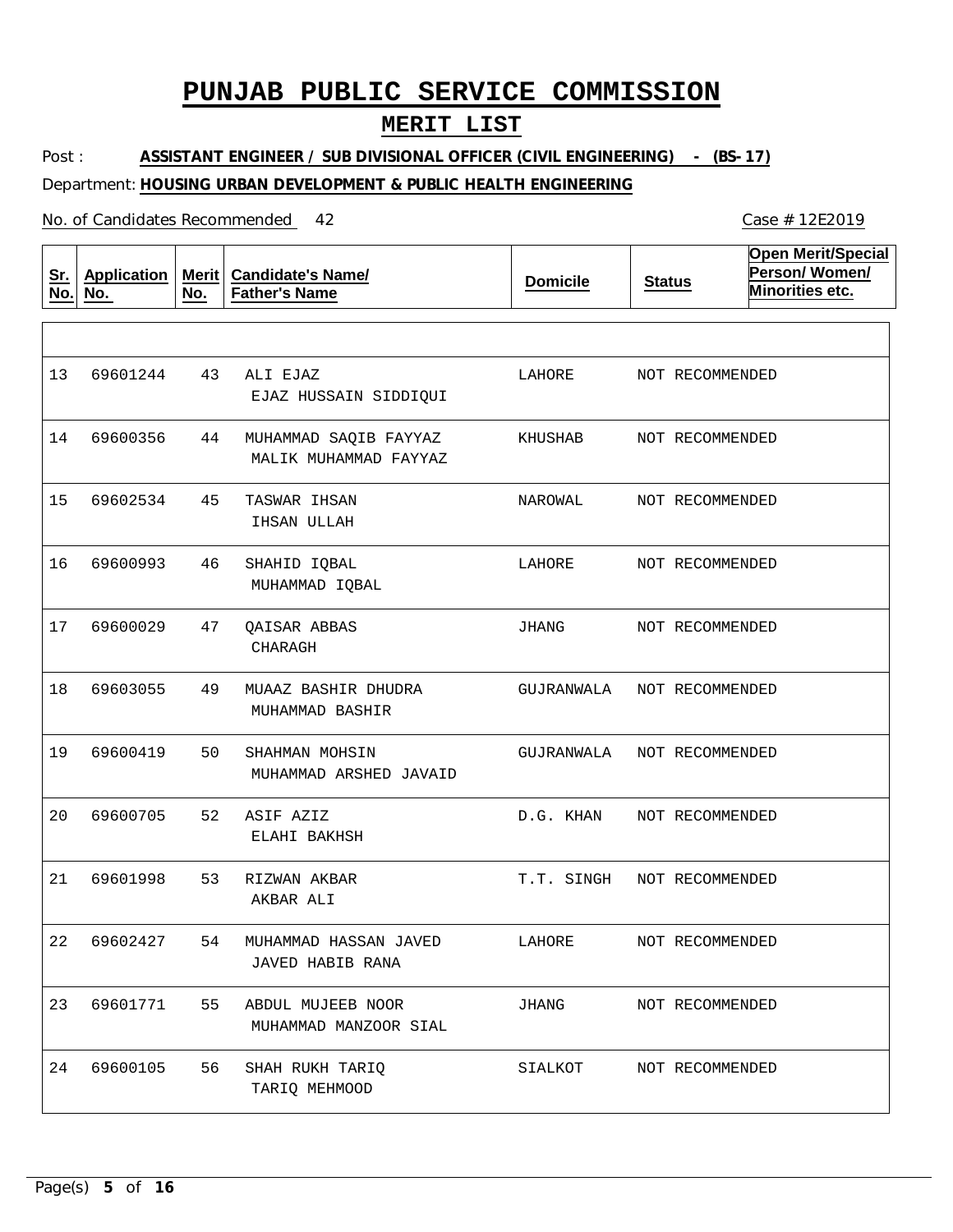## **MERIT LIST**

Post : Department: **HOUSING URBAN DEVELOPMENT & PUBLIC HEALTH ENGINEERING ASSISTANT ENGINEER / SUB DIVISIONAL OFFICER (CIVIL ENGINEERING) - (BS-17)**

| <u>Sr.</u><br>No. | <b>Application</b><br>No. | Merit<br>No. | <b>Candidate's Name/</b><br><b>Father's Name</b>    | <b>Domicile</b> | <b>Status</b>   | <b>Open Merit/Special</b><br>Person/Women/<br>Minorities etc. |
|-------------------|---------------------------|--------------|-----------------------------------------------------|-----------------|-----------------|---------------------------------------------------------------|
|                   |                           |              |                                                     |                 |                 |                                                               |
| 25                | 69602770                  | 57           | ADNAN AHMED<br>AHMED BAKHSH JASKANI                 | M. GARH         | NOT RECOMMENDED |                                                               |
| 26                | 69601989                  | 59           | MUHAMMAD ATIQ<br>HASSAN AHMAD                       | PAKPATTAN       | NOT RECOMMENDED |                                                               |
| 27                | 69602424                  | 60           | MUHAMMAD ASLAM<br>ALLAH BAKHSH                      | D.G. KHAN       | NOT RECOMMENDED |                                                               |
| 28                | 69601923                  | 61           | ZEESHAN ALI<br>MUHAMMAD MALIK                       | GUJRANWALA      | NOT RECOMMENDED |                                                               |
| 29                | 69600434                  | 62           | NOUMAN ZAHID<br>ZAHID RASOOL                        | GUJRANWALA      | NOT RECOMMENDED |                                                               |
| 30                | 69602917                  | 63           | ALI ABBAS<br>PERVAIZ KHURSHEED                      | LAHORE          | NOT RECOMMENDED |                                                               |
| 31                | 69600495                  | 64           | MUHAMMAD IMRAN<br>MUHAMMAD HUSSAIN                  | BAHAWALPUR      | NOT RECOMMENDED |                                                               |
| 32                | 69600159                  | 65           | ABDUL BASIT NABEEL<br>GHULAM AKHTAR                 | GUJRANWALA      | NOT RECOMMENDED |                                                               |
| 33                | 69600198                  | 66           | MUHAMMAD FAZAL RAZA HUSSAIN<br>MAMNOON AHMAD HASHMI | MULTAN          | NOT RECOMMENDED |                                                               |
| 34                | 69600814                  | 67           | ZEESHAN AHMAD<br>MUHAMMAD ISHAQ                     | KASUR           | NOT RECOMMENDED |                                                               |
| 35                | 69602102                  | 68           | AHMED WASEEM<br>WASEEM UD DIN                       | LAHORE          | NOT RECOMMENDED |                                                               |
| 36                | 69600280                  | 69           | ADIL SHAHZAD<br>ABDUL SATTAR                        | NAROWAL         | NOT RECOMMENDED |                                                               |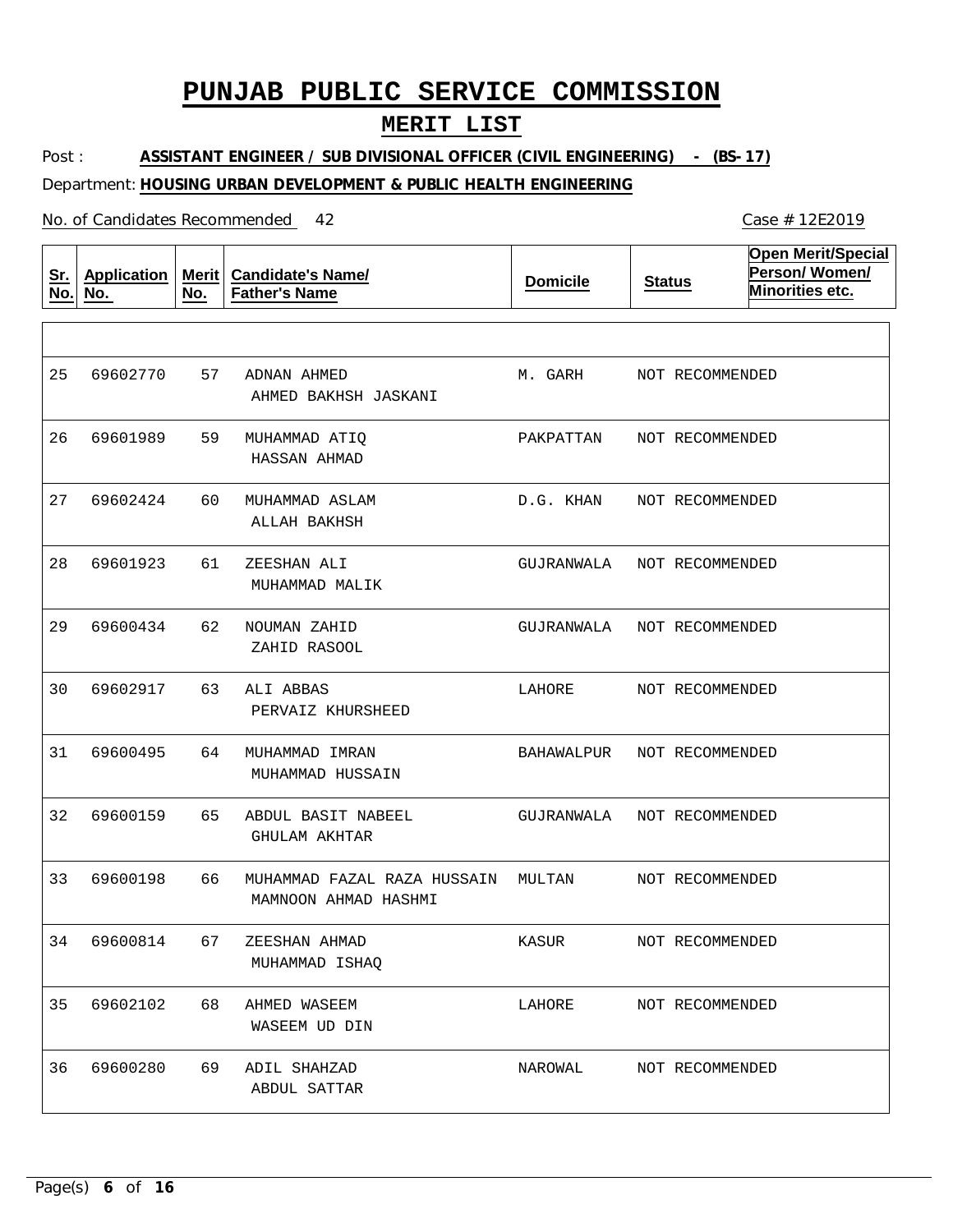## **MERIT LIST**

Post : Department: **HOUSING URBAN DEVELOPMENT & PUBLIC HEALTH ENGINEERING ASSISTANT ENGINEER / SUB DIVISIONAL OFFICER (CIVIL ENGINEERING) - (BS-17)**

| <u>Sr.</u><br>No. | <b>Application</b><br>No. | <b>Merit</b><br>No. | <b>Candidate's Name/</b><br><b>Father's Name</b> | <b>Domicile</b> | <b>Status</b>           | <b>Open Merit/Special</b><br>Person/Women/<br>Minorities etc. |
|-------------------|---------------------------|---------------------|--------------------------------------------------|-----------------|-------------------------|---------------------------------------------------------------|
|                   |                           |                     |                                                  |                 |                         |                                                               |
| 37                | 69600783                  | 71                  | BURHAN ZAHEER<br>SHAMSHAD AHMED                  | LAHORE          | NOT RECOMMENDED         |                                                               |
| 38                | 69602448                  | 72                  | MUHAMMAD SALMAN AHMAD<br>MIRZA MUZAFFAR IQBAL    | LODHRAN         | NOT RECOMMENDED         |                                                               |
| 39                | 69600679                  | 73                  | AHMAD FAREED<br>MALIK KHALID MEHMOOD             | D.G. KHAN       | NOT RECOMMENDED         |                                                               |
| 40                | 69601912                  | 74                  | MUHAMMAD OMER FAROOQ<br>SABIR ALI CHAUDHRY       | SIALKOT         | NOT RECOMMENDED         |                                                               |
| 41                | 69600937                  | 75                  | WAQAR ARSHAD<br>MUHAMMAD ARSHAD                  | LAYYAH          | NOT RECOMMENDED         |                                                               |
| 42                | 69600016                  | 76                  | MUHAMMAD HUZAIFA<br>MALIK SAEED AHMAD            | M. GARH         | NOT RECOMMENDED         |                                                               |
| 43                | 69601300                  | 78                  | USMAN ULLAH ARIF<br>ARIF HUSSAIN                 | LAHORE          | NOT RECOMMENDED         |                                                               |
| 44                | 69600720                  | 79                  | M. IRFAN ALI<br>MUHAMMAD ALI                     | RAWALPINDI      | NOT RECOMMENDED         |                                                               |
| 45                | 69601830                  | 80                  | <b>JALIL AHMAD</b><br>SHAKEEL AHMAD              | RAJANPUR        | NOT RECOMMENDED         |                                                               |
|                   | 46 69601114 81            |                     | AIMAN ROUMAN KHAN<br>MUSHTAQ AHMED               |                 | M. GARH NOT RECOMMENDED |                                                               |
| 47                | 69600486                  | 82                  | KALEEM ULLAH<br>HAFIZ HAFEEZ ULLAH               | M. GARH         | NOT RECOMMENDED         |                                                               |
| 48                | 69600354                  | 83                  | MUHAMMAD ASAD NAWAZ<br>HAFIZ MUHAMMAD NAWAZ      | MULTAN          | NOT RECOMMENDED         |                                                               |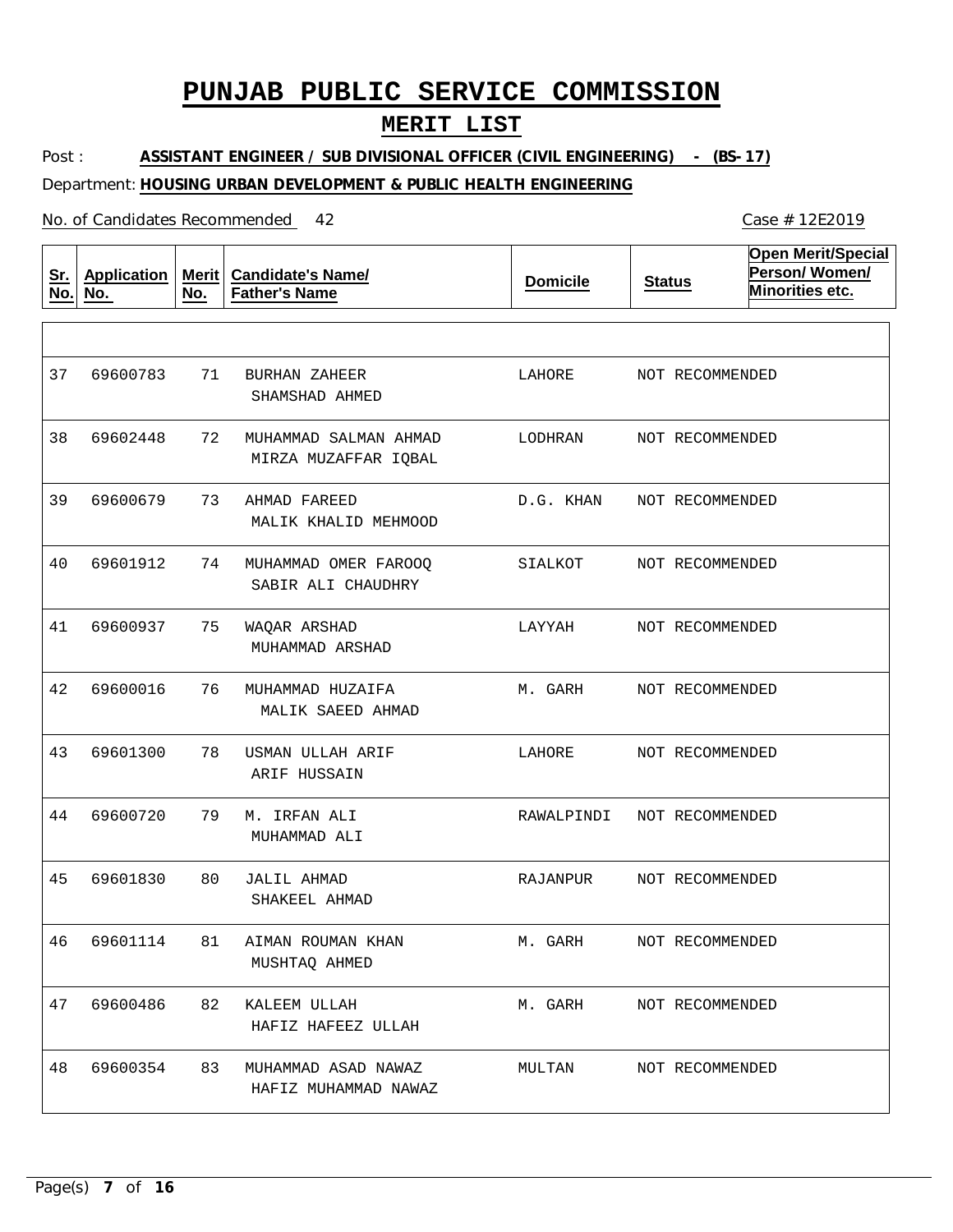## **MERIT LIST**

Post : Department: **HOUSING URBAN DEVELOPMENT & PUBLIC HEALTH ENGINEERING ASSISTANT ENGINEER / SUB DIVISIONAL OFFICER (CIVIL ENGINEERING) - (BS-17)**

| <u>Sr.</u><br>No. | <b>Application</b><br>No. | Merit $ $<br>No. | <b>Candidate's Name/</b><br><b>Father's Name</b> | <b>Domicile</b> | <b>Status</b>   | <b>Open Merit/Special</b><br>Person/Women/<br>Minorities etc. |
|-------------------|---------------------------|------------------|--------------------------------------------------|-----------------|-----------------|---------------------------------------------------------------|
|                   |                           |                  |                                                  |                 |                 |                                                               |
| 49                | 69602511                  | 84               | ABDUL KHALID<br>MUHAMMAD IQBAL                   | BHAKKAR         | NOT RECOMMENDED |                                                               |
| 50                | 69602062                  | 86               | HASSAN AHMAD GORAYA<br>RIAZ AHMAD GORAYA         | LAHORE          | NOT RECOMMENDED |                                                               |
| 51                | 69600868                  | 87               | AMANAT ALI<br>ASHIQ ALI                          | PAKPATTAN       | NOT RECOMMENDED |                                                               |
| 52                | 69601242                  | 88               | SHAHAR YAR KHAN<br>MUSHTAQ AHMAD KHAN ANJUM      | LAHORE          | NOT RECOMMENDED |                                                               |
| 53                | 69600839                  | 90               | MUHAMMAD SALEEM<br>MALIK ALLAH BAKHSH            | M. GARH         | NOT RECOMMENDED |                                                               |
| 54                | 69602068                  | 91               | KINZA NAJEEB<br>NAJEEB ULLAH                     | LAHORE          | NOT RECOMMENDED |                                                               |
| 55                | 69601661                  | 92               | HAFIZ MUHAMMAD FAISAL<br>MUHAMMAD HUSSAIN        | MULTAN          | NOT RECOMMENDED |                                                               |
| 56                | 69602126                  | 93               | NOMAN MUNIR<br>MUNIR AHMED                       | ATTOCK          | NOT RECOMMENDED |                                                               |
| 57                | 69602403                  | 94               | SUMMAVIA TARIQ<br>SARDAR MUHAMMAD TARIQ DOGAR    | KASUR           | NOT RECOMMENDED |                                                               |
|                   | 58 69600581               |                  | 95 AMNA NASIR<br>NASIR ALI                       | JHANG           | NOT RECOMMENDED |                                                               |
| 59                | 69601268                  | 96               | YASIR ABBAS<br>MUSHTAQ HUSSAIN                   | D.G. KHAN       | NOT RECOMMENDED |                                                               |
| 60                | 69600571                  | 97               | RUKHSAR AMAIMA<br>SYED IBRAR HUSSAIN             | SIALKOT         | NOT RECOMMENDED |                                                               |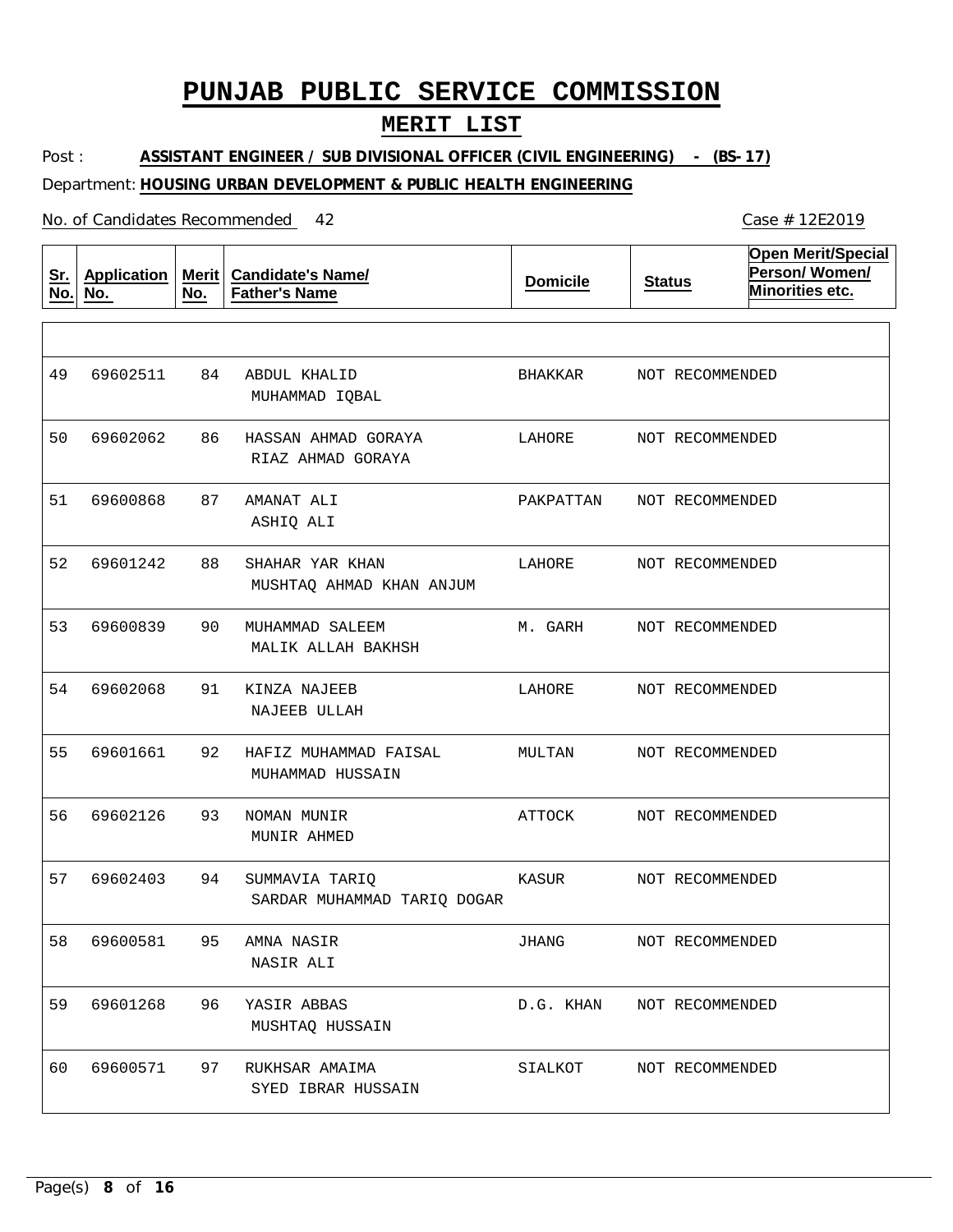## **MERIT LIST**

Post : Department: **HOUSING URBAN DEVELOPMENT & PUBLIC HEALTH ENGINEERING ASSISTANT ENGINEER / SUB DIVISIONAL OFFICER (CIVIL ENGINEERING) - (BS-17)**

| <u>Sr.</u><br>No. | <b>Application</b><br>No. | Merit<br>No. | <b>Candidate's Name/</b><br><b>Father's Name</b>       | <b>Domicile</b> | <b>Status</b>   | <b>Open Merit/Special</b><br>Person/Women/<br>Minorities etc. |
|-------------------|---------------------------|--------------|--------------------------------------------------------|-----------------|-----------------|---------------------------------------------------------------|
|                   |                           |              |                                                        |                 |                 |                                                               |
| 61                | 69600003                  | 98           | ABEER RIAZ<br>MUHAMMAD RIAZ JAMIL                      | SAHIWAL         | NOT RECOMMENDED |                                                               |
| 62                | 69602061                  | 100          | HAMID NAWAZ<br>MUHAMMAD SAJID CHATTHA                  | SARGODHA        | NOT RECOMMENDED |                                                               |
| 63                | 69600222                  | 101          | AMIR SHEHZAD<br>ZAFAR IQBAL                            | GUJRANWALA      | NOT RECOMMENDED |                                                               |
| 64                | 69600054                  | 102          | MUHAMMAD NOUMAN JAVED<br>JAVED IQBAL ASIF              | R.Y. KHAN       | NOT RECOMMENDED |                                                               |
| 65                | 69600988                  | 103          | MUHAMMAD HUSNAIN IJAZ<br>IJAZ AHMED                    | SIALKOT         | NOT RECOMMENDED |                                                               |
| 66                | 69600297                  | 104          | FAKHAR ABBAS<br>GHULAM NABI KHAN                       | D.G. KHAN       | NOT RECOMMENDED |                                                               |
| 67                | 69600101                  | 105          | MUHAMMAD KHUBAIB<br>ABDUL LATIF                        | T.T. SINGH      | NOT RECOMMENDED |                                                               |
| 68                | 69602038                  | 106          | SYED MUHAMMAD AHMED HAMZA<br>SYED ABRAR HUSSAIN HASHMI | BHAKKAR         | NOT RECOMMENDED |                                                               |
| 69                | 69600075                  | 107          | MUHAMMAD SAEED QASIM<br>GHULAM QASIM                   | LAYYAH          | NOT RECOMMENDED |                                                               |
|                   | 70 69600782               |              | 108 FATIMA HANIF<br>MUHAMMAD HANIF                     | SAHIWAL         | NOT RECOMMENDED |                                                               |
| 71                | 69600592                  | 109          | MOMINA RAUF<br>ABDUL RAUF                              | LAHORE          | NOT RECOMMENDED |                                                               |
| 72                | 69600032                  | 110          | MUHAMMAD ALI<br>MUHAMMAD NAWAZ                         | JHANG           | NOT RECOMMENDED |                                                               |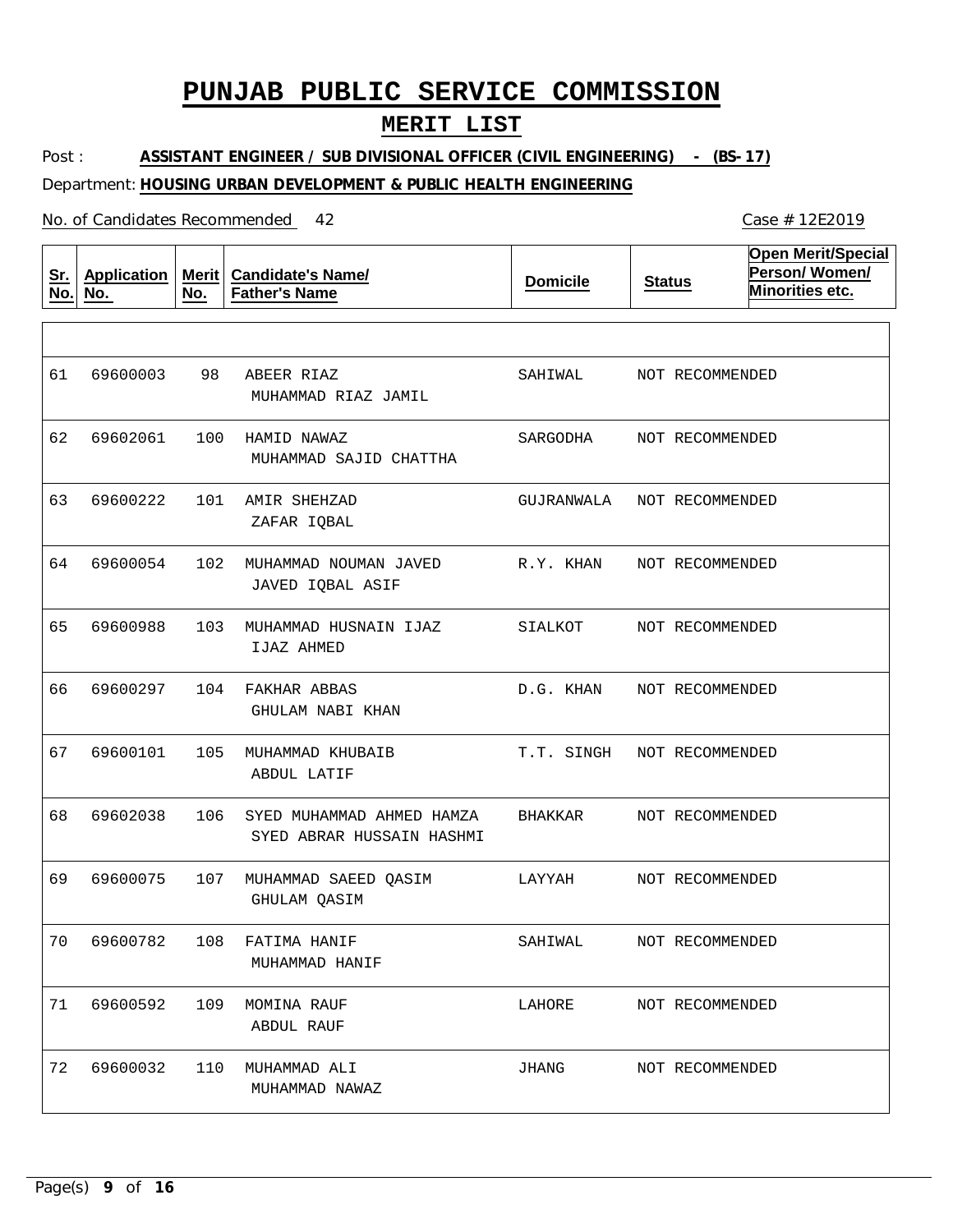## **MERIT LIST**

Post : Department: **HOUSING URBAN DEVELOPMENT & PUBLIC HEALTH ENGINEERING ASSISTANT ENGINEER / SUB DIVISIONAL OFFICER (CIVIL ENGINEERING) - (BS-17)**

| <u>Sr.</u><br>No. | <b>Application</b><br>No. | Merit $ $<br>No. | <b>Candidate's Name/</b><br><b>Father's Name</b> | <b>Domicile</b> | <b>Status</b>   | <b>Open Merit/Special</b><br>Person/Women/<br>Minorities etc. |
|-------------------|---------------------------|------------------|--------------------------------------------------|-----------------|-----------------|---------------------------------------------------------------|
|                   |                           |                  |                                                  |                 |                 |                                                               |
| 73                | 69600951                  | 111              | MUHAMMAD MAHBOOB<br>ABDUL GHAFAR                 | R.Y. KHAN       | NOT RECOMMENDED |                                                               |
| 74                | 69600324                  | 112              | MUSFIRA NADEEM<br>KOSAR NADEEM                   | MULTAN          | NOT RECOMMENDED |                                                               |
| 75                | 69602321                  | 113              | MUHAMMAD HASNAIN<br>ZAFAR IQBAL                  | LAYYAH          | NOT RECOMMENDED |                                                               |
| 76                | 69600030                  | 114              | MUHAMMAD YOUSAF<br>RABNAWAZ                      | M. GARH         | NOT RECOMMENDED |                                                               |
| 77                | 69600154                  | 115              | MUHAMMAD ARSLAN KHAN<br>SAIF ULLAH KHAN          | MIANWALI        | NOT RECOMMENDED |                                                               |
| 78                | 69602191                  | 116              | OWAIS HASSAN SHAH<br>NAZIR HUSSAIN SHAH          | ATTOCK          | NOT RECOMMENDED |                                                               |
| 79                | 69602229                  | 117              | MUHAMMAD ARIF<br>GHULAM NABI                     | M. GARH         | NOT RECOMMENDED |                                                               |
| 80                | 69601107                  | 118              | TALAL AMJAD BURHAN<br>AMJAD JAVED BURHAN         | FAISALABAD      | NOT RECOMMENDED |                                                               |
| 81                | 69602292                  | 119              | MUHAMMAD RAZA ULLAH<br>MUHAMMAD ISMAIL           | T.T. SINGH      | NOT RECOMMENDED |                                                               |
| 82                | 69601970                  |                  | 120 AYESHA IQBAL<br>MUHAMMAD IQBAL               | LAHORE          | NOT RECOMMENDED |                                                               |
| 83                | 69600326                  | 121              | ZEESHAN AKBAR<br>MUHAMMAD AKBAR                  | KHANEWAL        | NOT RECOMMENDED |                                                               |
| 84                | 69601235                  | 123              | HAFEEZ ULLAH<br>REHMAT ULLAH                     | D.G. KHAN       | NOT RECOMMENDED |                                                               |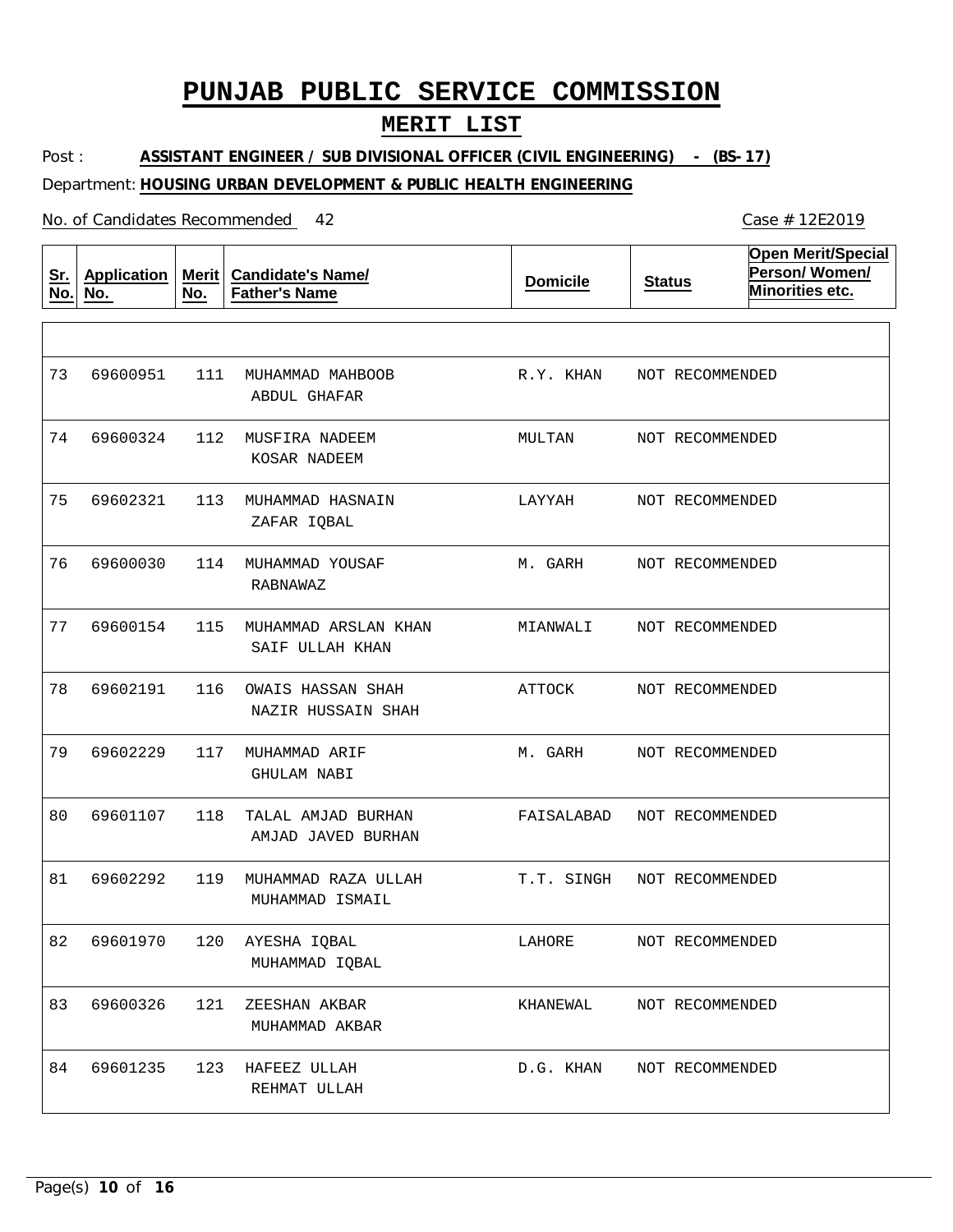## **MERIT LIST**

Post : Department: **HOUSING URBAN DEVELOPMENT & PUBLIC HEALTH ENGINEERING ASSISTANT ENGINEER / SUB DIVISIONAL OFFICER (CIVIL ENGINEERING) - (BS-17)**

#### No. of Candidates Recommended

| <u>Sr.</u><br>No. | <b>Application</b><br>No. | Merit<br>No. | <b>Candidate's Name/</b><br><b>Father's Name</b>     | <b>Domicile</b>  | <b>Status</b>   | <b>Open Merit/Special</b><br>Person/Women/<br>Minorities etc. |
|-------------------|---------------------------|--------------|------------------------------------------------------|------------------|-----------------|---------------------------------------------------------------|
|                   |                           |              |                                                      |                  |                 |                                                               |
| 85                | 69602637                  | 124          | MUHAMMAD AAMIR SALEEM<br>MUHAMMAD SALEEM             | D.G. KHAN        | NOT RECOMMENDED |                                                               |
| 86                | 69602039                  | 125          | AHSAN SHARIF<br>MUHAMMAD SHARIF                      | BAHAWAL<br>NAGAR | NOT RECOMMENDED |                                                               |
| 87                | 69601560                  | 126          | ZAIN RASHID<br>MUHAMMAD RASHID                       | MULTAN           | NOT RECOMMENDED |                                                               |
| 88                | 69600256                  | 127          | AQIB JAVED<br>ALLAH DITTA JAVED                      | VEHARI           | NOT RECOMMENDED |                                                               |
| 89                | 69600243                  | 128          | UMER RAFIQUE<br>MUHAMMAD RAFIQUE                     | MULTAN           | NOT RECOMMENDED |                                                               |
| 90                | 69600092                  | 129          | ZARQA MEHMOOD<br>MEHMOOD KHAN                        | SIALKOT          | NOT RECOMMENDED |                                                               |
| 91                | 69600824                  | 130          | MUHAMMAD ASIF SHEHZAD<br>NAZAR HUSSAIN               | KHANEWAL         | NOT RECOMMENDED |                                                               |
| 92                | 69602695                  | 131          | <b>QASWAR ABBAS</b><br>MUHAMMAD NAWAZ                | KHANEWAL         | NOT RECOMMENDED |                                                               |
| 93                | 69600013                  | 132          | ZESHAN MANZOOR<br>MANZOOR AHMAD CH.                  | FAISALABAD       | NOT RECOMMENDED |                                                               |
|                   | 94 69600926               |              | 133 AURANG ZAIB<br>MUHAMMAD AMIN                     | VEHARI           | NOT RECOMMENDED |                                                               |
| 95                | 69600213                  |              | 134 RANA MUHAMMAD IRFAN ANWAR<br>RANA MUHAMMAD ANWAR | BHAKKAR          | NOT RECOMMENDED |                                                               |
| 96                | 69600120                  | 135          | MUHAMMAD FARHAN<br>GHULAM RASOOL                     | M. GARH          | NOT RECOMMENDED |                                                               |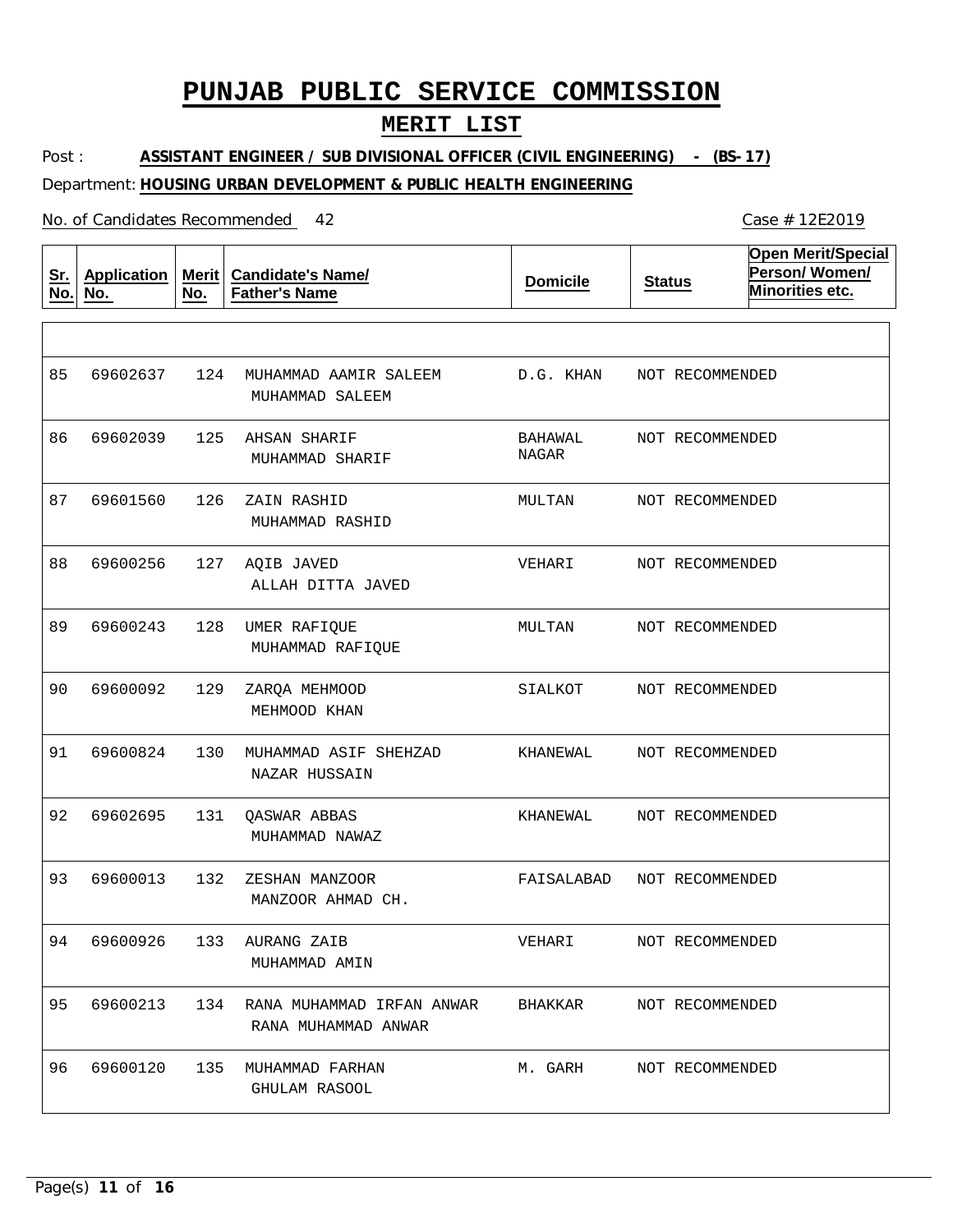## **MERIT LIST**

Post : Department: **HOUSING URBAN DEVELOPMENT & PUBLIC HEALTH ENGINEERING ASSISTANT ENGINEER / SUB DIVISIONAL OFFICER (CIVIL ENGINEERING) - (BS-17)**

| <u>Sr.</u><br>No. | <b>Application</b><br>No. | <b>Merit</b><br>No. | <b>Candidate's Name/</b><br><b>Father's Name</b> | <b>Domicile</b> | <b>Status</b>   | <b>Open Merit/Special</b><br>Person/Women/<br>Minorities etc. |
|-------------------|---------------------------|---------------------|--------------------------------------------------|-----------------|-----------------|---------------------------------------------------------------|
|                   |                           |                     |                                                  |                 |                 |                                                               |
| 97                | 69602863                  | 136                 | MUHAMMAD ALI<br>HASSAN MUHAMMAD                  | SARGODHA        | NOT RECOMMENDED |                                                               |
| 98                | 69601902                  | 137                 | MUHAMMAD NASIR<br>MUHAMMAD LATIF                 | SIALKOT         | NOT RECOMMENDED |                                                               |
| 99                | 69600525                  | 138                 | MUHAMMAD WAQAS YOUNIS<br>MUHAMMAD YOUNIS         | KASUR           | NOT RECOMMENDED |                                                               |
| 100               | 69602258                  | 139                 | MUHAMMAD ILYAS MALIK<br>GHULAM MUHAMMAD          | KHUSHAB         | NOT RECOMMENDED |                                                               |
| 101               | 69600804                  | 140                 | NAAIMA JAMAL<br>DR JAMAL UD DIN                  | MULTAN          | NOT RECOMMENDED |                                                               |
|                   | 102 69602852              | 141                 | LAILA KHALID<br>KHALID MEHMOOD                   | D.G. KHAN       | NOT RECOMMENDED |                                                               |
| 103               | 69600230                  | 142                 | AHSAN MAJEED<br>ABDUL MAJEED                     | NAROWAL         | NOT RECOMMENDED |                                                               |
|                   | 104 69601360              | 143                 | UMAR SIDDIQUE<br>MUHAMMAD AZAM                   | RAWALPINDI      | NOT RECOMMENDED |                                                               |
| 105               | 69602017                  | 144                 | MUHAMMAD GUL NAWAZ<br>MUHAMMAD KHAN              | D.G. KHAN       | NOT RECOMMENDED |                                                               |
|                   | 106 69600346              |                     | 145 MUAZZAM ALI<br>TASSAWER ALI                  | LAHORE          | NOT RECOMMENDED |                                                               |
|                   | 107 69601228              | 146                 | AQSA RAFIQ<br>MUHAMMAD RAFIO HAIDER              | LAHORE          | NOT RECOMMENDED |                                                               |
|                   | 108 69600414              | 147                 | MUHAMMAD IMRAN TAHIR<br>TAHIR MAHMOOD BASHIR     | NAROWAL         | NOT RECOMMENDED |                                                               |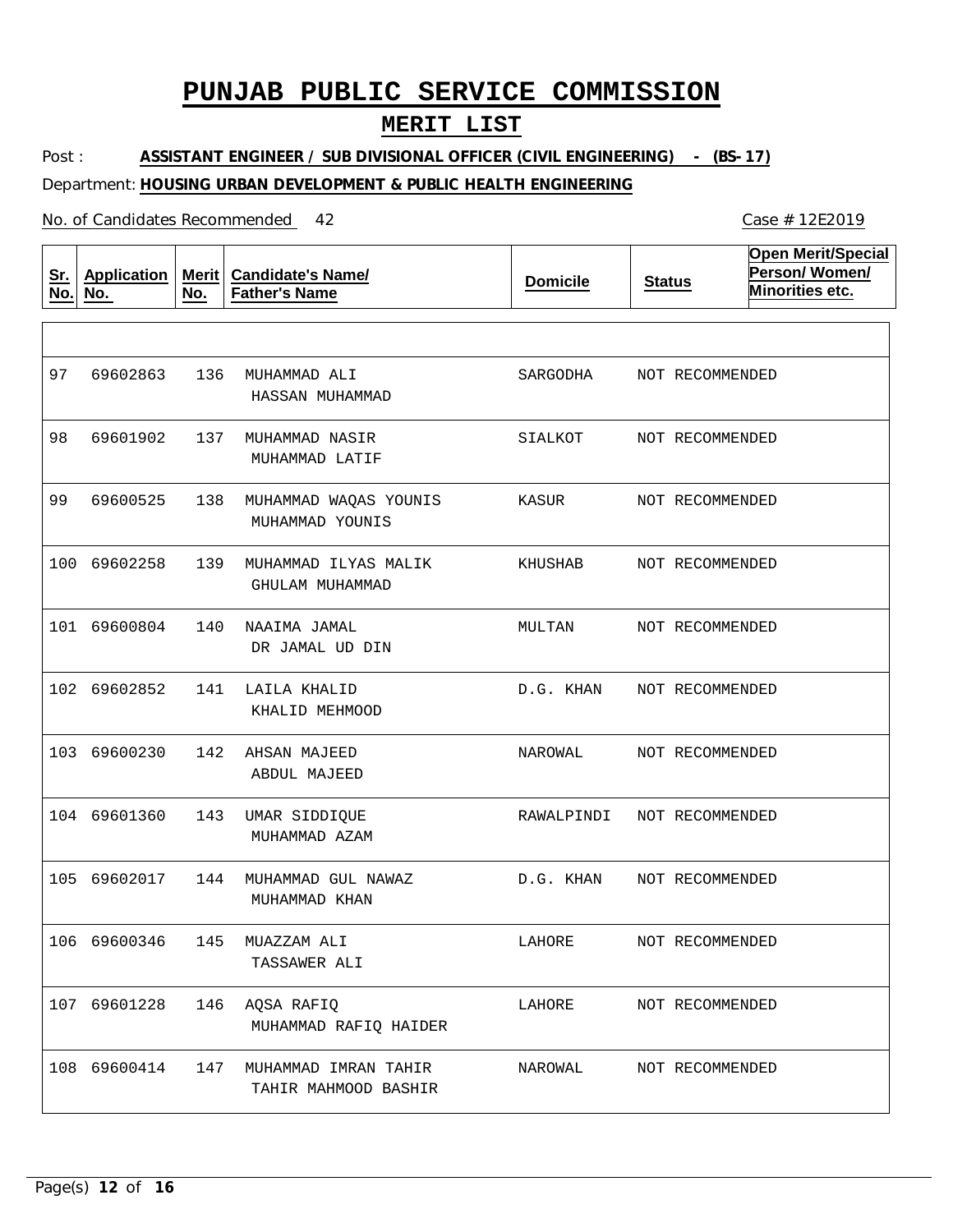## **MERIT LIST**

Post : Department: **HOUSING URBAN DEVELOPMENT & PUBLIC HEALTH ENGINEERING ASSISTANT ENGINEER / SUB DIVISIONAL OFFICER (CIVIL ENGINEERING) - (BS-17)**

#### No. of Candidates Recommended

| <u>Sr.</u><br>No. | <b>Application</b><br>No. | <b>Merit</b><br>No. | <b>Candidate's Name/</b><br><b>Father's Name</b> | <b>Domicile</b> | <b>Status</b>   | <b>Open Merit/Special</b><br>Person/Women/<br>Minorities etc. |
|-------------------|---------------------------|---------------------|--------------------------------------------------|-----------------|-----------------|---------------------------------------------------------------|
|                   |                           |                     |                                                  |                 |                 |                                                               |
|                   | 109 69601994              | 148                 | KAMRAN ANWAR<br>MUHAMMAD ANWAR                   | KASUR           | NOT RECOMMENDED |                                                               |
|                   | 110 69600371              | 149                 | MUAZZAM ABBAS<br>MUHAMMAD SHAFIQ                 | BAHAWALPUR      | NOT RECOMMENDED |                                                               |
|                   | 111 69601369              | 150                 | UMAR NAWAZ KHAN<br>RAB NAWAZ KHAN                | PAKPATTAN       | NOT RECOMMENDED |                                                               |
|                   | 112 69600497              | 151                 | ZEESHAN ZAFAR<br>ZAFAR AHMAD CHUGHTAI            | MULTAN          | NOT RECOMMENDED |                                                               |
|                   | 113 69601481              | 152                 | SADIA MAQBOOL<br>DR MUHAMMAD MAQBOOL             | KHANEWAL        | NOT RECOMMENDED |                                                               |
|                   | 114 69601253              | 153                 | MUHAMMAD FAISAL IJAZ<br>IJAZ HUSSAIN             | M. GARH         | NOT RECOMMENDED |                                                               |
|                   | 115 69600099              | 154                 | SAFEER HAIDER<br>MUHAMMAD KHAN                   | CHAKWAL         | NOT RECOMMENDED |                                                               |
|                   | 116 69602331              | 155                 | KINZA NISAR<br>NISAR AHMAD ABID                  | LAHORE          | NOT RECOMMENDED |                                                               |
| 117               | 69602735                  | 156                 | SANA HAYAT<br>UMAR HAYAT                         | LAHORE          | NOT RECOMMENDED |                                                               |
|                   |                           |                     | 118 69601595 157 AMAN ULLAH<br>MUHAMMAD ISMAIL   | M. GARH         | NOT RECOMMENDED |                                                               |
|                   | 119 69600138              |                     | 158 MUHAMMAD SAEED SHAREEF<br>MUHAMMAD SHAREEF   | MULTAN          | NOT RECOMMENDED |                                                               |
|                   | 120 69601763              |                     | 160 MUHAMMAD FAISAL<br>ABDUL JABBAR              | VEHARI          | NOT RECOMMENDED |                                                               |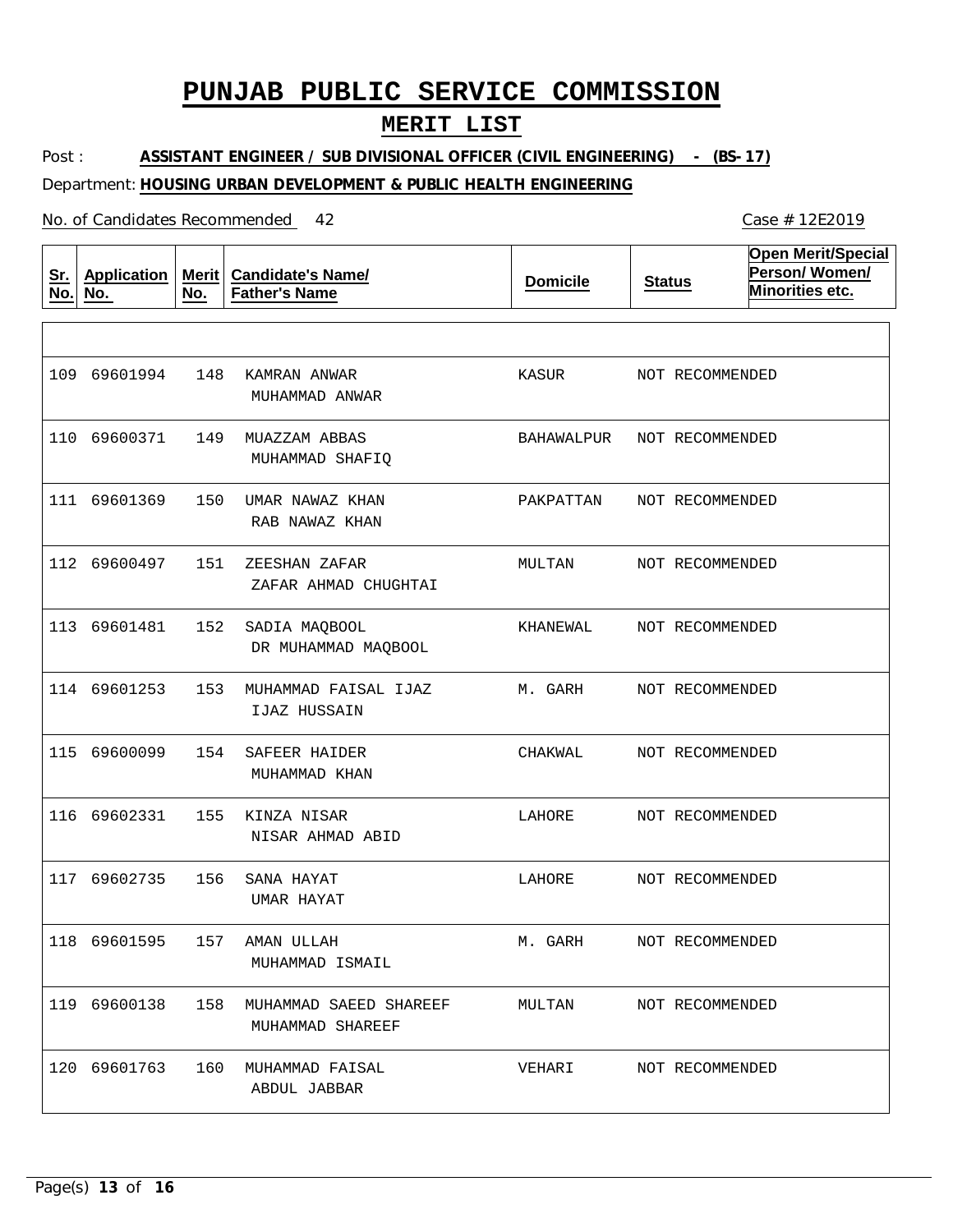## **MERIT LIST**

Post : Department: **HOUSING URBAN DEVELOPMENT & PUBLIC HEALTH ENGINEERING ASSISTANT ENGINEER / SUB DIVISIONAL OFFICER (CIVIL ENGINEERING) - (BS-17)**

| <u>Sr.</u><br>No. | <b>Application</b><br>No. | Merit $ $<br>No. | <b>Candidate's Name/</b><br><b>Father's Name</b> | <b>Domicile</b> | <b>Status</b>   | <b>Open Merit/Special</b><br>Person/Women/<br>Minorities etc. |
|-------------------|---------------------------|------------------|--------------------------------------------------|-----------------|-----------------|---------------------------------------------------------------|
|                   |                           |                  |                                                  |                 |                 |                                                               |
|                   | 121 69600185              | 161              | MUHAMMAD JUNAID BUTT<br>MUHAMMAD SAJID           | SIALKOT         | NOT RECOMMENDED |                                                               |
|                   | 122 69601311              | 162              | ABDUL GHAFFAR<br>ALI HUSSAIN                     | MULTAN          | NOT RECOMMENDED |                                                               |
|                   | 123 69601417              | 163              | USAMA NASEER<br>NASEER AHMAD                     | SARGODHA        | NOT RECOMMENDED |                                                               |
|                   | 124 69602421              | 165              | MUHAMMAD KAMRAN ZAHID<br>ZAHID MEHMOOD           | JEHLUM          | NOT RECOMMENDED |                                                               |
|                   | 125 69600624              | 166              | MUHAMMAD KASHIF KHAN<br>GHAZANFAR HAMEED KHAN    | FAISALABAD      | NOT RECOMMENDED |                                                               |
|                   | 126 69600370              | 167              | SAMAN JAMEEL<br>JAMEEL AHMAD                     | MULTAN          | NOT RECOMMENDED |                                                               |
|                   | 127 69600527              | 168              | SBAHAT SHAUKAT<br>SHAUKAT ALI MALIK              | SIALKOT         | NOT RECOMMENDED |                                                               |
|                   | 128 69602495              | 169              | NISMA AGHA<br>RAIS AGHA                          | RAWALPINDI      | NOT RECOMMENDED |                                                               |
|                   | 129 69600742              | 170              | KHADEJA HANIF<br>CH MUHAMMAD HANIF ARAIN         | RAWALPINDI      | NOT RECOMMENDED |                                                               |
|                   | 130 69601461              |                  | 171 MUHAMMAD WAQAS<br>SAFDAR IQBAL               | M.B.DIN         | NOT RECOMMENDED |                                                               |
|                   | 131 69602518              | 172              | KAYNAT AROOJ<br>GHULAM ABBAS                     | GUJRAT          | NOT RECOMMENDED |                                                               |
|                   | 132 69602772              | 173              | SYEDA ZAINAB AZAM<br>SYED AZAM ILYAS             | RAWALPINDI      | NOT RECOMMENDED |                                                               |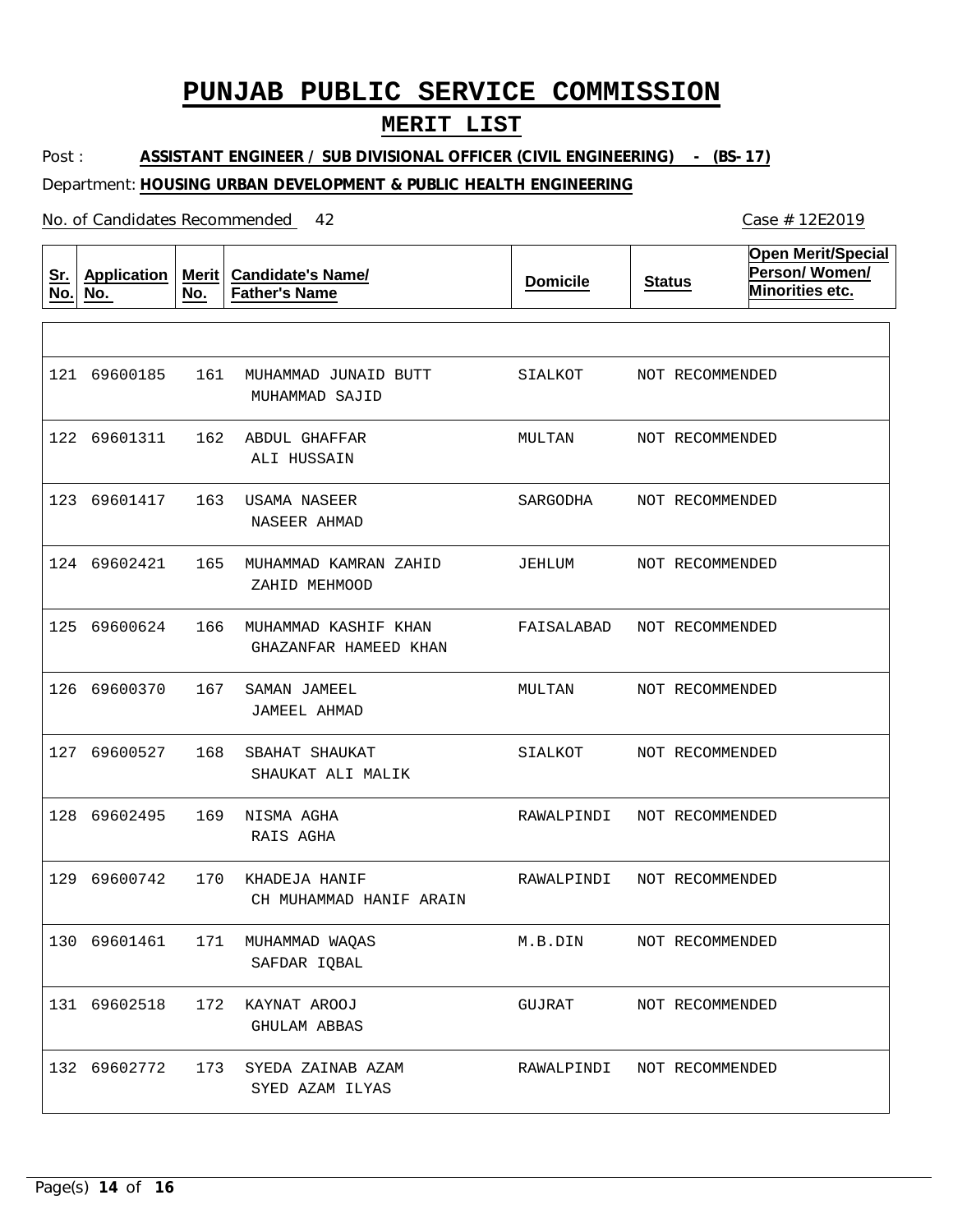## **MERIT LIST**

Post : **ASSISTANT ENGINEER / SUB DIVISIONAL OFFICER (CIVIL ENGINEERING) - (BS-17)**

### Department: **HOUSING URBAN DEVELOPMENT & PUBLIC HEALTH ENGINEERING**

| <u>Sr.</u><br>No. | Application<br>No. | Merit $ $<br>No. | <b>Candidate's Name/</b><br><b>Father's Name</b> | <b>Domicile</b> | <b>Status</b>      | <b>Open Merit/Special</b><br>Person/Women/<br>Minorities etc. |
|-------------------|--------------------|------------------|--------------------------------------------------|-----------------|--------------------|---------------------------------------------------------------|
|                   |                    |                  |                                                  |                 |                    |                                                               |
| 133               | 69600393           | 174              | ALI HAIDER<br>MUHAMMAD YAOOOB                    | JHANG           | NOT RECOMMENDED    |                                                               |
| 134               | 69603057           | 176              | IRUM KHAN<br>ABDUL OADIR LAGHARI                 | D.G. KHAN       | NOT RECOMMENDED    |                                                               |
| 135               | 69601721           | 177              | NABEEL NASIR<br>NASIR MASIH                      | SIALKOT         | RECOMMENDED<br>NOT |                                                               |

|   | Following Candidate(s) Could Not Qualify the Interview |                                           |                  |      |  |
|---|--------------------------------------------------------|-------------------------------------------|------------------|------|--|
| 1 | 69600582                                               | KASHIF BASHIR<br>MUHAMMAD BASHIR          | SHEIKHUPURA FAIL |      |  |
| 2 | 69601271                                               | REHAN ASHRAF<br>MUHAMMAD ASHRAF           | T.T. SINGH       | FAIL |  |
| 3 | 69601772                                               | SAMI ULLAH<br>SANA ULLAH                  | HAFIZABAD        | FAIL |  |
| 4 | 69601802                                               | HAFIZ ABUZAR GHAFARI<br>MUHAMMAD BASHIR   | SARGODHA         | FAIL |  |
| 5 | 69600493                                               | <b>USMAN AHMAD</b><br>FAIZ AHMAD          | GUJRANWALA       | FAIL |  |
| 6 | 69602720                                               | HASHAAM ANJUM RAFIQUE<br>MUHAMMAD RAFIQUE | D.G. KHAN        | FAIL |  |
| 7 | 69600576                                               | MUHAMMAD AHAD AMIN<br>MUHAMMAD AMIN       | LAHORE           | FAIL |  |
| 8 | 69601817                                               | ABUBAKR SHOUKAT<br>SHOUKAT ALI            | FAISALABAD       | FAIL |  |